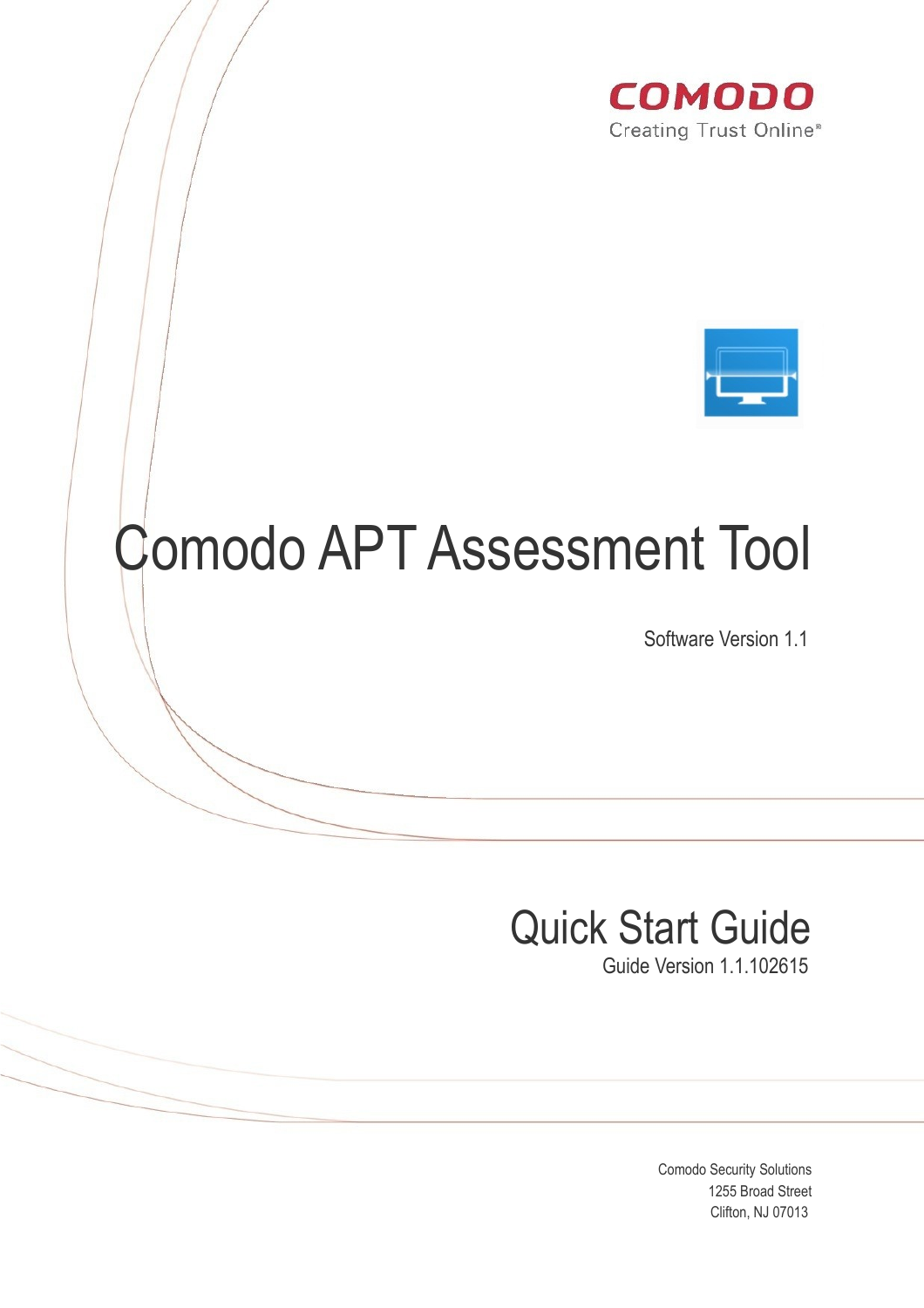

### How to use the Comodo APT tool

The Comodo APT tool allows administrators to scan their networks to determine the trust level of all files on their endpoints. The tool classifies files as 'safe' (whitelisted/ no threat), 'malicious' (blacklisted / malware) or 'unknown' (neither blacklisted nor whitelisted). Administrators then have the option to submit unknown files to Comodo Valkyrie for static and dynamic analysis. The results of the Valkyrie tests are reported back to the APT software for administrator review.

This tutorial briefly explains how to set up and run a scan.

#### **Step 1 - Download, install and run the tool**

• Please visit **<https://www.comodo.com/email/register-free-APT-malware-tool/>**

#### **Step 2 – Specify targets and run a scan**

The utility provides three methods of specifying target endpoints:

- **Active Directory** Import target computers via active directory.
- **Workgroup** Add computers that belong to a particular work group.
- **Network Address** Specify individual host names, IP addresses or IP ranges for scanning.

If you need more help to specify targets, refer to our online guide at **[https://help.comodo.com/topic-361-1-732-8981-](https://help.comodo.com/topic-361-1-732-8981-Scanning-Computers.html) [Scanning-Computers.html](https://help.comodo.com/topic-361-1-732-8981-Scanning-Computers.html)**. Click 'Start Scanning' to begin the scan.

#### **Step 3 – Submit unknown files to Valkyrie (optional) and view results**

Upon scan completion, you will see a results summary as follows:

| <b>SCAN COMPLETED</b>                                                       |                                                                |  |
|-----------------------------------------------------------------------------|----------------------------------------------------------------|--|
|                                                                             | Scan Completed! Do you want to<br>analyse files with Valkyrie? |  |
|                                                                             | Computer Statistics:                                           |  |
|                                                                             | $-1$ Total                                                     |  |
| - 1 Successful Scans                                                        |                                                                |  |
| File Statistics:                                                            |                                                                |  |
|                                                                             | - 6 Unknown(s) found                                           |  |
|                                                                             | - 5 Malware(s) found                                           |  |
| Protect your environment from APT's<br><b>Get Endpoint Security Manager</b> |                                                                |  |
|                                                                             | OK<br>Cancel                                                   |  |

- Click 'OK' to submit all unknown files to Valkyrie for further examination. Valkyrie is an automated, cloud-based behavior analysis system which subjects unknown files to a battery of static and dynamic tests to try and discover malicious or anomalous behavior.
- Back in the APT interface, all 'Unknown' files from the ('local') APT scan will be shown in the 'Unknown Files' tab. If you submitted the unknown files to Valkyrie earlier, then it's findings will be displayed in the 'Valkyrie Analysis Results' tab:

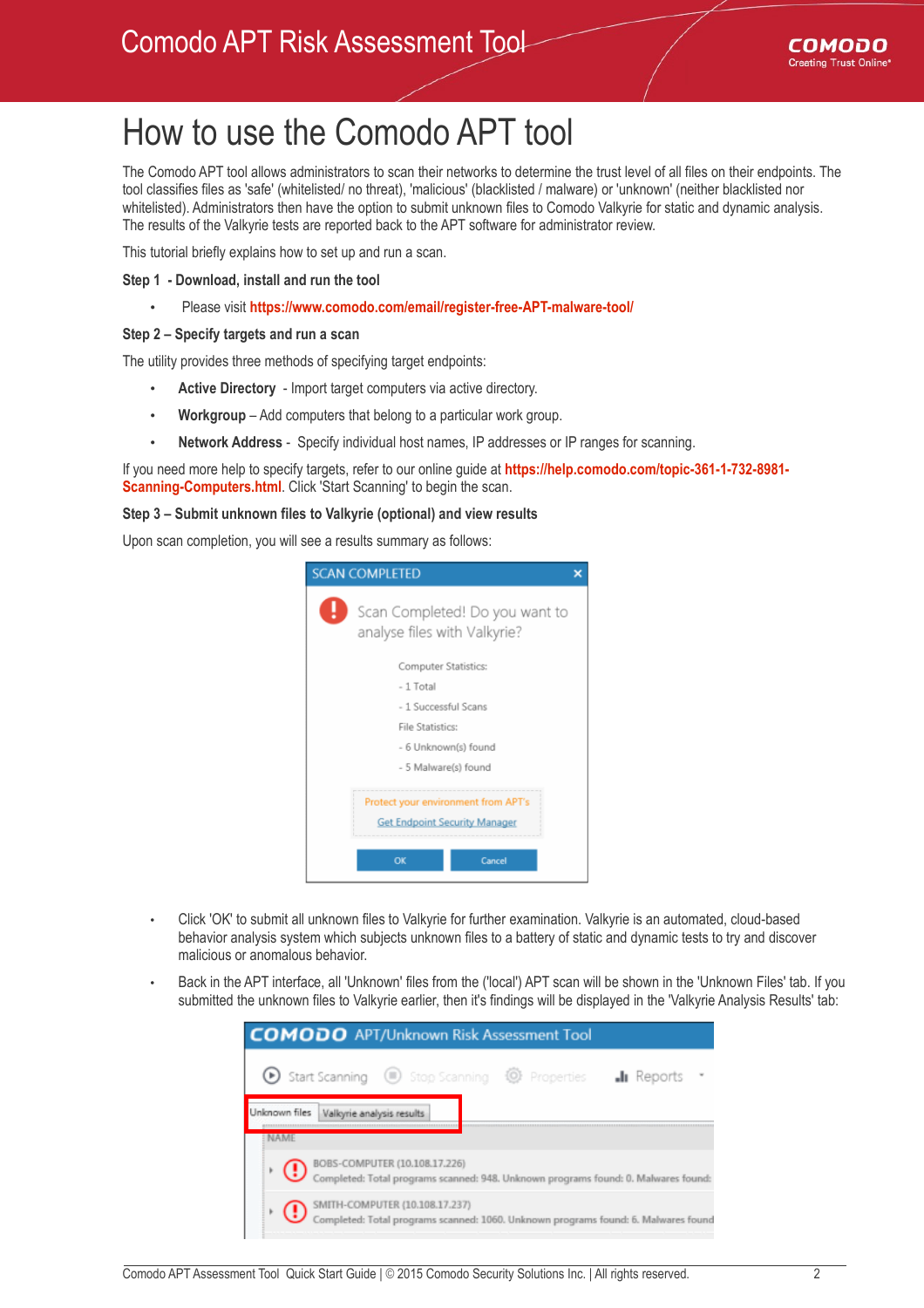### Comodo APT Risk Assessment Tool

• The bottom of the Valkyrie analysis results page displays a summary of files that are (still) unknown and those that Valkyrie found to be malicious. You can view a more detailed version of these results by creating an account at the Valkyrie website. To do so, click 'Please click here to see the detailed results' and select 'Create an Account' at **<https://valkyrie.comodo.com/login>**

For more details on using Valkyrie, refer to **[https://help.comodo.com/topic-361-1-732-8988-Valkyrie-Analysis-](https://help.comodo.com/topic-361-1-732-8988-Valkyrie-Analysis-Results.html)[Results.html](https://help.comodo.com/topic-361-1-732-8988-Valkyrie-Analysis-Results.html)**

• You also can view detailed scan results in the 'Reports' section:



- Executive / Executive Valkyrie Report Top level summary of scan results
- Per Device / Per Device Valkyrie Report Scan results per device scanned.
- Per Program / Per Program Valkyrie Report Scan results which provide details of each unknown / malicious program, and the devices upon which it was found.

For more details about reports, see **<https://help.comodo.com/topic-361-1-732-8989-Reports.html>**